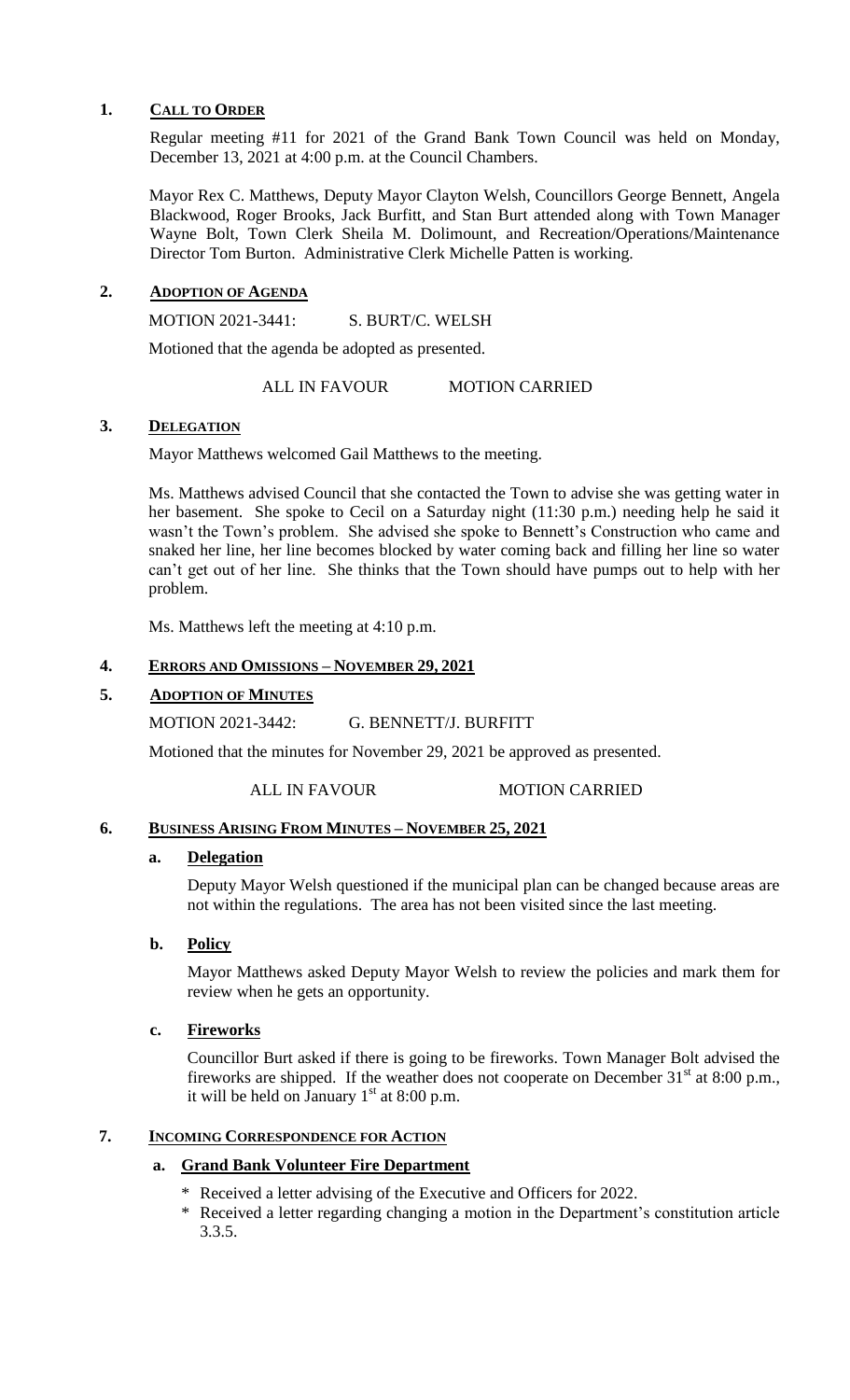MOTION 2021-3443: C. WELSH/S. BURT

Motioned that the Town of Grand Bank approve the recommended changes to the Fire Department's Constitution.

ALL IN FAVOUR MOTION CARRIED

### **b. Eastern Health**

Received an email advising of a virtual workshop (Assessing for Suicide in Kids) on Wednesday, January 26, 2022 and Thursday, January 27, 2022 between 9:00 a.m. and 1:00 p.m. each day. Deadline to register is January 5, 2022.

### **8. INCOMING CORRESPONDENCE FOR INFORMATION**

## **a. Canoe Procurement Group of Canada**

Received an email advising they are a non-for-profit organization that that has joined its sister associations across Canada to create a large municipal government purchasing program, giving municipalities access to better priced products and services used regularly.

## **b. Newfoundland and Labrador Aquaculture Industry Association (NAIA)**

Received a letter advising the NAIA has a new Executive Director, Jamie Baker.

## **c. Burin Peninsula Chamber of Commerce**

Received an email regarding staff shortages.

## **d. Department of Transportation and Infrastructure**

Received an email advising of staff changes in the Tendering and Contracts Division of TI.

### **e. Department of Fisheries, Forestry and Agriculture**

Received a letter advising the Town has been approved for a License to Occupy for further term of 5 years at the Nature Trail.

## **f. Department of Municipal and Provincial Affairs**

Received a letter regarding cyber security awareness. Councillor Blackwood questioned who the Town's IT person is, Mayor Matthews advised the Town uses Boot Computers.

### **9. COMMITTEE REPORTS**

### **a. Finance Committee**

Councillor Stan Burt, Committee Chairperson, presented a written report of a meeting the Committee held on December 8, 2021.

MOTION 2021-3444: S. BURT/C. WELSH

Motioned that the Finance Committee report of December 8, 2021 be approved as presented.

ALL IN FAVOUR MOTION CARRIED

### **b. Development Committee**

Councillor Jack Burfitt, Committee Member, presented a written report of a meeting the Committee held on December 8, 2021.

MOTION 2021-3445: J. BURFITT/R. BROOKS

Motioned that the Development Committee report of December 8, 2021 be approved as presented.

ALL IN FAVOUR MOTION CARRIED